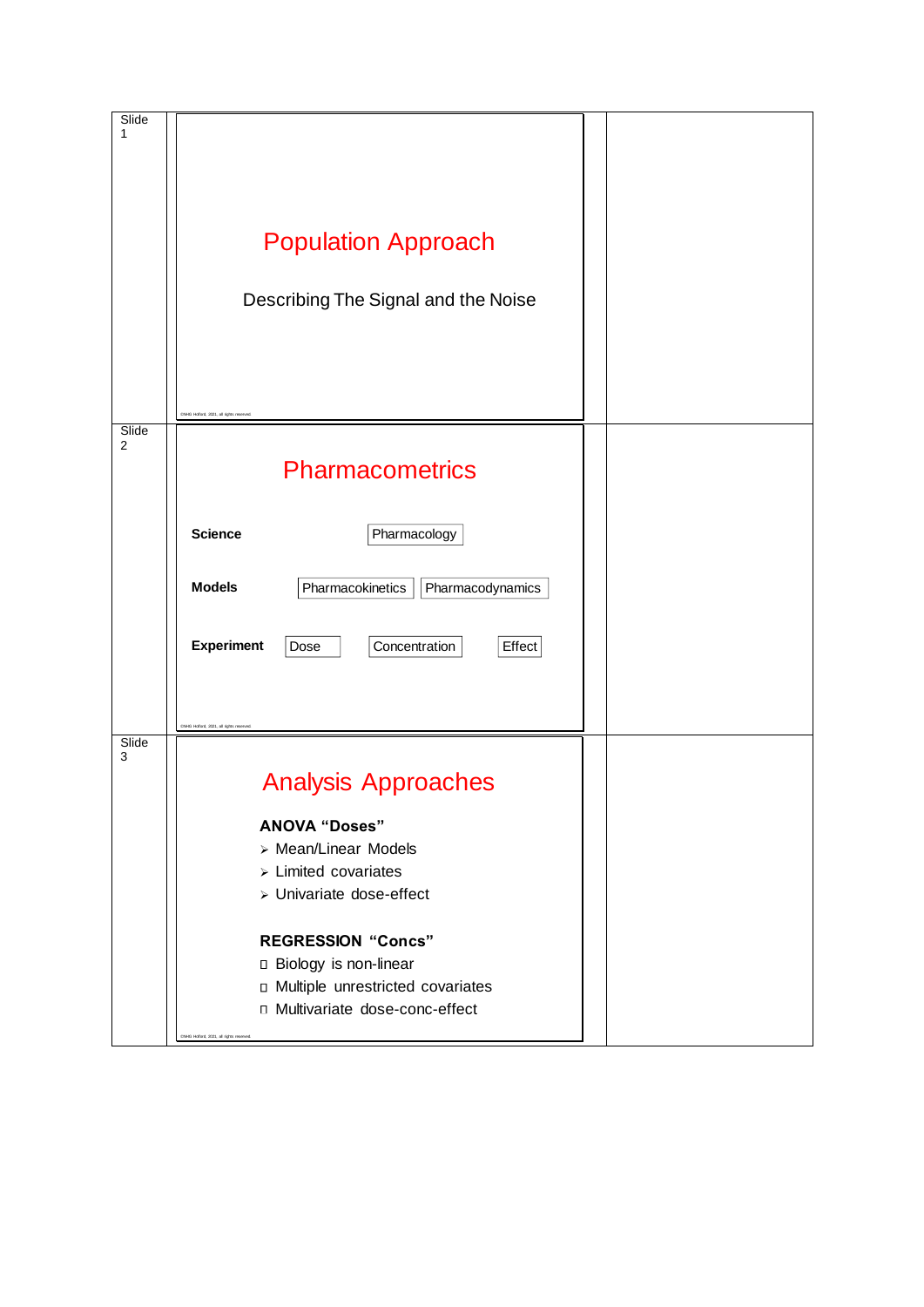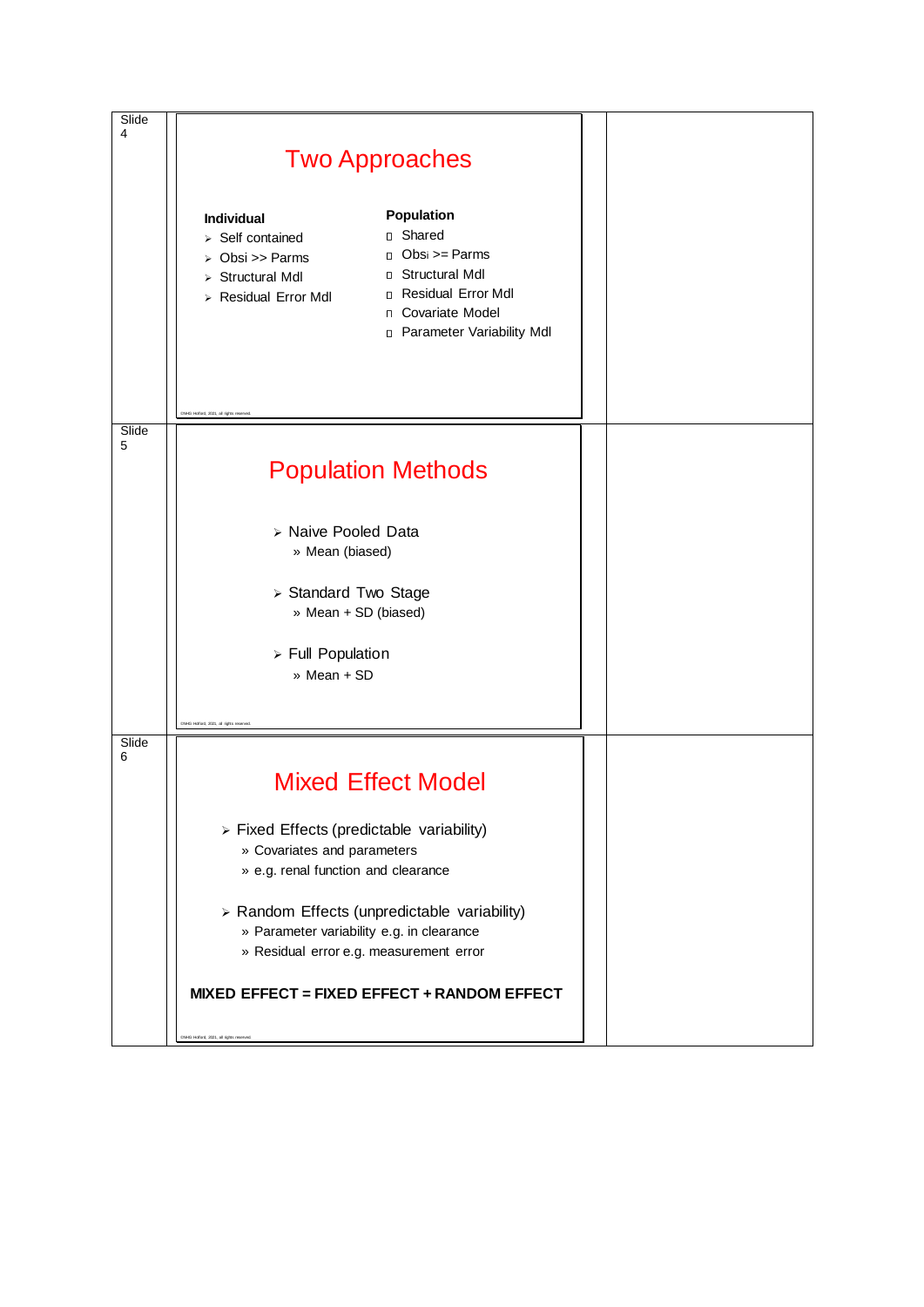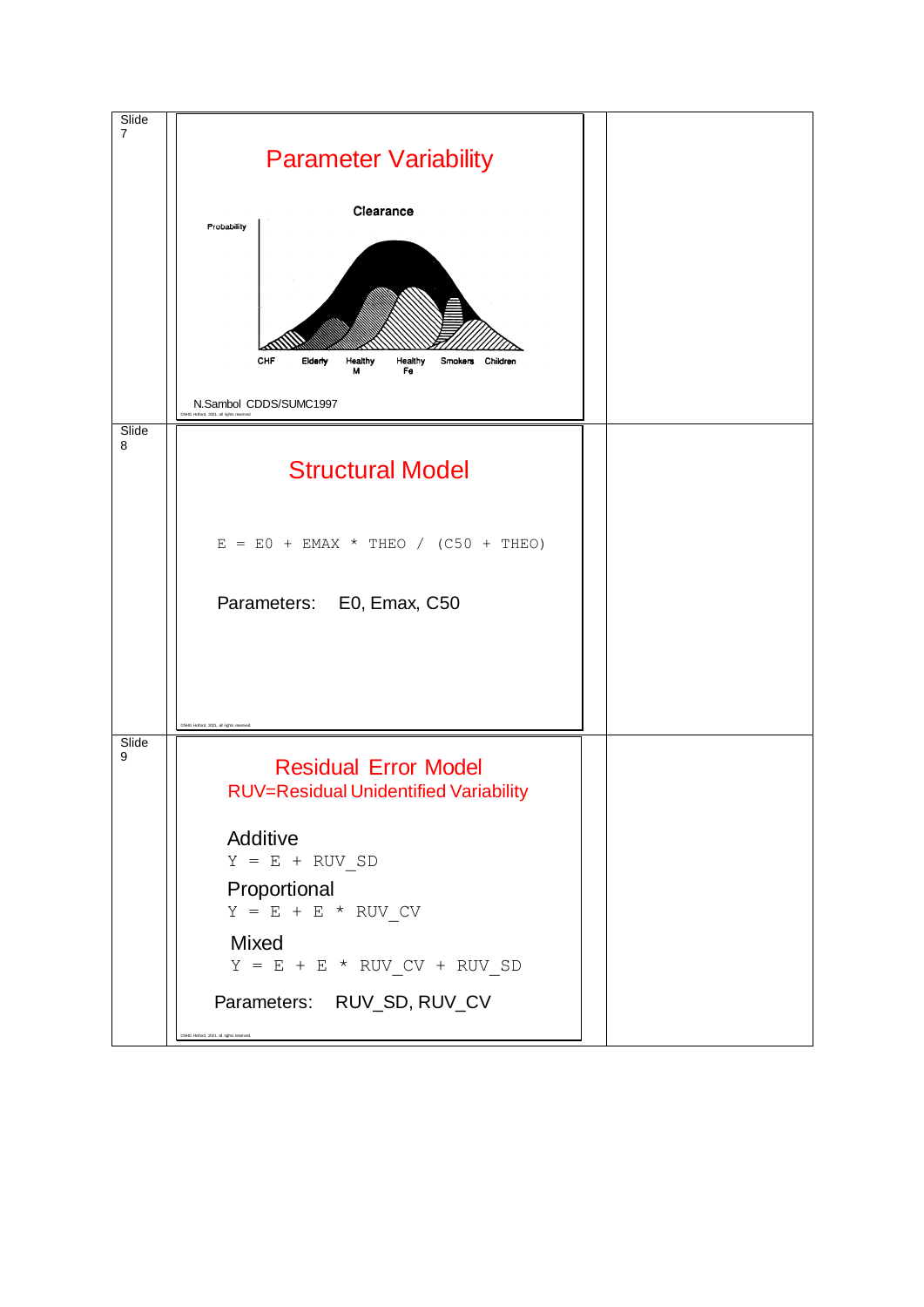| Slide<br>10 |                                                                                                 |  |
|-------------|-------------------------------------------------------------------------------------------------|--|
|             | <b>Continuous Covariate Model</b>                                                               |  |
|             | Theoretical<br>$FWT = (WT / 70) ** (3/4)$                                                       |  |
|             | Empirical<br>FAGE= $1 + \text{SLOPE*} (\text{AGE}-60)$                                          |  |
|             | Parameters: 3/4 (theory), SLOPE                                                                 |  |
| Slide<br>11 | <b>Categorical Covariate Model</b>                                                              |  |
|             | IF (SEX.EQ.1) THEN<br>$FSEX=1$ ; male<br><b>ELSE</b><br>FSEX=FFEM ; female<br><b>ENDIF</b>      |  |
|             | Parameter: FFEM<br>ENHG Holford, 2021, all rights rese                                          |  |
| Slide<br>12 | <b>Multiplicative Covariate</b><br><b>Effects</b>                                               |  |
|             | ${\tt GRP\_EMAX=FWT} \;\; * \;\; {\tt FAGE} \;\; * \;\; {\tt FSEX} \;\; * \;\; {\tt POP\_EMAX}$ |  |
|             | FIXED EFFECTS: FWT, FAGE, FSEX<br>INHG Holford, 2021, all rights                                |  |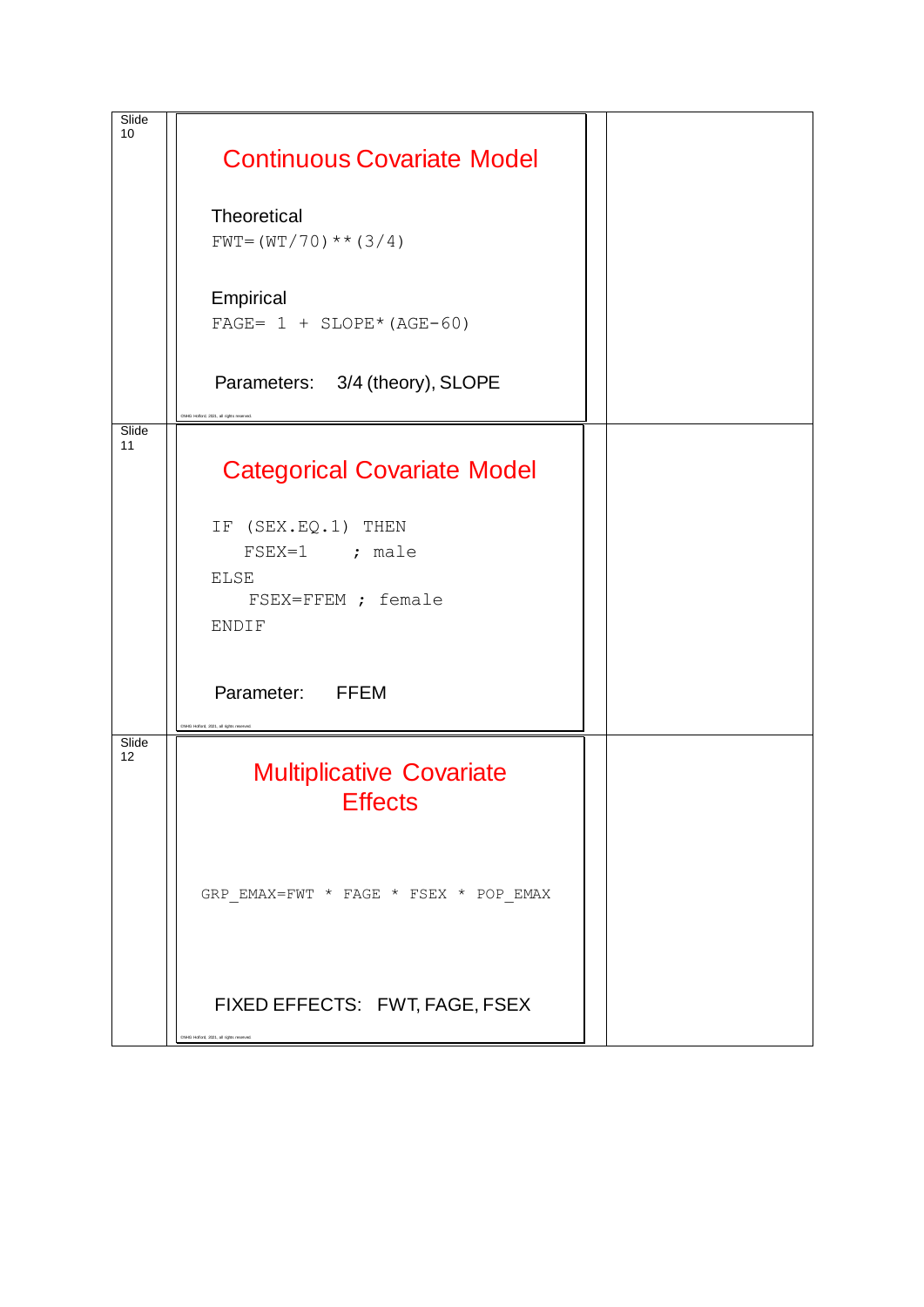| Slide<br>13 | <b>Parameter Variability Model</b><br><b>PPV=Population Parameter Variability</b>                                                                                                                                                                                                            |  |
|-------------|----------------------------------------------------------------------------------------------------------------------------------------------------------------------------------------------------------------------------------------------------------------------------------------------|--|
|             | Normal (additive)<br>$EMAX = GRP EMAX + PPV SD$                                                                                                                                                                                                                                              |  |
|             | Proportional<br>EMAX = GRP EMAX + GRP EMAX*PPV CV                                                                                                                                                                                                                                            |  |
|             | Log Normal<br>EMAX = GRP EMAX *EXP (PPV CV)<br>$exp(x) \sim = 1+x$ (small x)                                                                                                                                                                                                                 |  |
|             | Parameters: PPV_SD, PPV_CV<br>CNHG Holford, 2021, all rights re-                                                                                                                                                                                                                             |  |
| Slide<br>14 | <b>Methods</b>                                                                                                                                                                                                                                                                               |  |
|             | > Parametric Methods<br>» NONMEM (NONlinear Mixed Effects Model)<br>» R nlme, SAS NLMIXED, Certara Phoenix nlme,<br>nlmixr<br>> Non-Parametric Methods<br>» NONMEM, NPML, NPEG<br>$\triangleright$ Expectation Maximization Methods<br>» NONMEM, WinBUGS, MCPEM, S-Adapt, Monolix,<br>nlmixr |  |
| Slide<br>15 | CNHG Holford, 2021, all rights reserver<br>Jses                                                                                                                                                                                                                                              |  |
|             | > Covariate Influences<br>» Population Screen<br>$>$ PKPD<br>» Dose/Conc Response<br>» Disease progress<br>> Limited Sampling<br>» Paediatrics<br>» Toxicology<br>CNHG Holford, 2021, all rights reserved                                                                                    |  |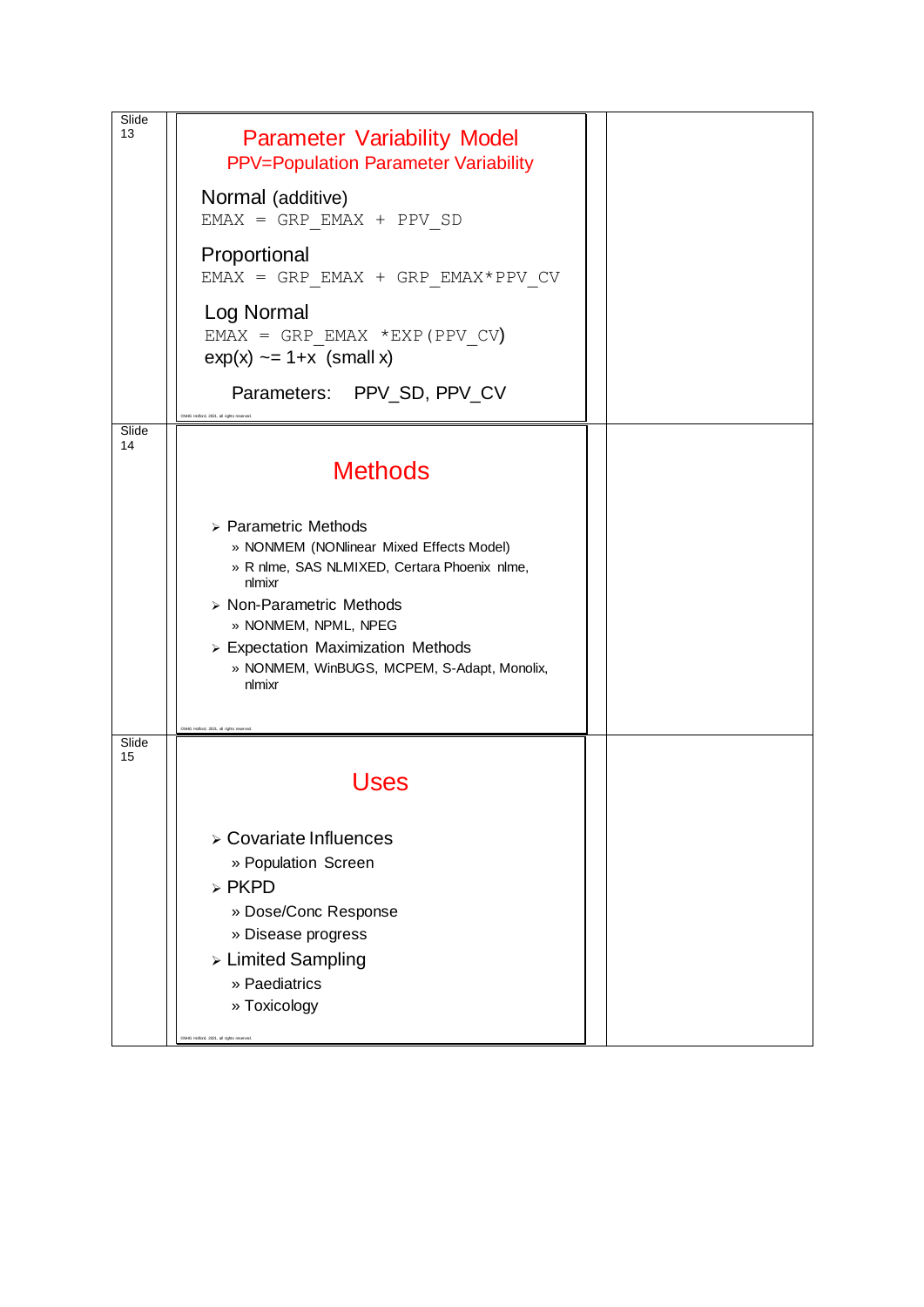| Slide<br>16 |                                                                                                                                                                                                                                                                                                                                                                                                                                                                                                                                                                                                                                                                                     |  |
|-------------|-------------------------------------------------------------------------------------------------------------------------------------------------------------------------------------------------------------------------------------------------------------------------------------------------------------------------------------------------------------------------------------------------------------------------------------------------------------------------------------------------------------------------------------------------------------------------------------------------------------------------------------------------------------------------------------|--|
|             | <b>NONMEM</b>                                                                                                                                                                                                                                                                                                                                                                                                                                                                                                                                                                                                                                                                       |  |
|             | C THE NONMEM SYSTEM MAY BE DISTRIBUTED ONLY BY THE NONMEM<br>C PROJECT GROUP. CONTACT: PROF. STUART BEAL, CLINICS 255,<br>C UNIV. OF CALIFORNIA, SAN FRANCISCO, CA 94143<br>C COPYRIGHT BY THE REGENTS OF THE UNIVERSITY OF CALIFORNIA<br>C 1979, 1984, 1985, 1989, 1992, 1998 ALL RIGHTS RESERVED<br>С<br>C DO NOT MODIFY CODE<br>C WITHOUT FIRST CONSULTING WITH THE NONMEM PROJECT GROUP<br>С<br>PROGRAM NONMEM                                                                                                                                                                                                                                                                  |  |
|             | CNHG Holford, 2021, all rights reserved                                                                                                                                                                                                                                                                                                                                                                                                                                                                                                                                                                                                                                             |  |
| Slide<br>17 | \$PROB THEOPHYLLINE PHARMACODYNAMICS STANDARD CONTROL STREAM<br>\$DATA theopd.dat IGNORE #<br>\$INPUT ID TIME THEO AGE WT SEX RACE DIAG DV<br><b>\$ESTIM METHOD=COND INTER</b><br>\$COV<br><b>\$THETA</b><br>$(0, 150, )$ ; POP E0<br>$(0, 200.)$ ; POP_EMAX<br>$(.001, 10, )$ ; POP_C50<br><b>\$OMEGA</b><br><b>NONMEM</b><br>$0.5$ ; PPV EO<br>$0.5$ ; PPV_EMAX<br>$0.5$ ; PPV_C50<br><b>\$SIGMA</b><br>100 ; RUV_SD<br><b>\$PRED</b><br>$E0 = THETA(1) * EXP(ETA(1))$<br>EMAX=THETA(2)*EXP(ETA(2))<br>$EC50=THETA(3)*EXP(ETA(3))$<br>$Y = E0 + EMAX*THEO/(C50 + THEO) + EPS(1)$<br>\$TABLE ID TIME THEO AGE WT SEX RACE DIAG EO EMAX EC50 Y<br>NOPRINT ONEHEADER FILE=theopd.fit |  |
|             | CNHG Hofford, 2021, all rights reserved                                                                                                                                                                                                                                                                                                                                                                                                                                                                                                                                                                                                                                             |  |
| Slide<br>18 | <b>NONMEM</b>                                                                                                                                                                                                                                                                                                                                                                                                                                                                                                                                                                                                                                                                       |  |
|             | THETA:<br>POP E0<br>POP EMAX<br>POP EC50<br>ETA:<br>PPV E0<br>PPV EMAX<br>PPV_EC50<br>ERR:<br>RUV SD<br>theopd.lst<br>5801.321<br>FOCE<br>eval=295 sig=+4.2 sub=153 obs=574 NM7.5.0<br><b>THETA</b><br>$= 139$<br>191<br>8.8                                                                                                                                                                                                                                                                                                                                                                                                                                                        |  |
|             | <b>ETASD</b><br>$= 0.099$<br>0.268<br>1.463                                                                                                                                                                                                                                                                                                                                                                                                                                                                                                                                                                                                                                         |  |
|             | ETAPval = $0.346$<br>0.000<br>0.605<br>$ETAshrSD$ = 81.0$<br>55.8<br>35.6<br>$EBVshrSD$ <sup>2</sup> = 81.8<br>59.6<br>29.9<br>EBVshREL $$ = 0.6$<br>5.6<br>8.6<br>EPSshrSD $% = 9.3$<br>$= 81.055$<br><b>EPSSD</b>                                                                                                                                                                                                                                                                                                                                                                                                                                                                 |  |
|             | 9.4<br>14.9<br>THETA: $se\$ = 6.9<br>$ETASD:se\$ = 168.6<br>20.7<br>16.9                                                                                                                                                                                                                                                                                                                                                                                                                                                                                                                                                                                                            |  |
|             | $EPSSD:se\$ = 5.3<br>MINIMIZATION SUCCESSFUL                                                                                                                                                                                                                                                                                                                                                                                                                                                                                                                                                                                                                                        |  |
|             | Ttot 0:4.82 Test 0:1.45 Tcov 0:0.57 Ttcl 0:2.78                                                                                                                                                                                                                                                                                                                                                                                                                                                                                                                                                                                                                                     |  |
|             | CNHG Holford, 2021, all rights reserved.                                                                                                                                                                                                                                                                                                                                                                                                                                                                                                                                                                                                                                            |  |